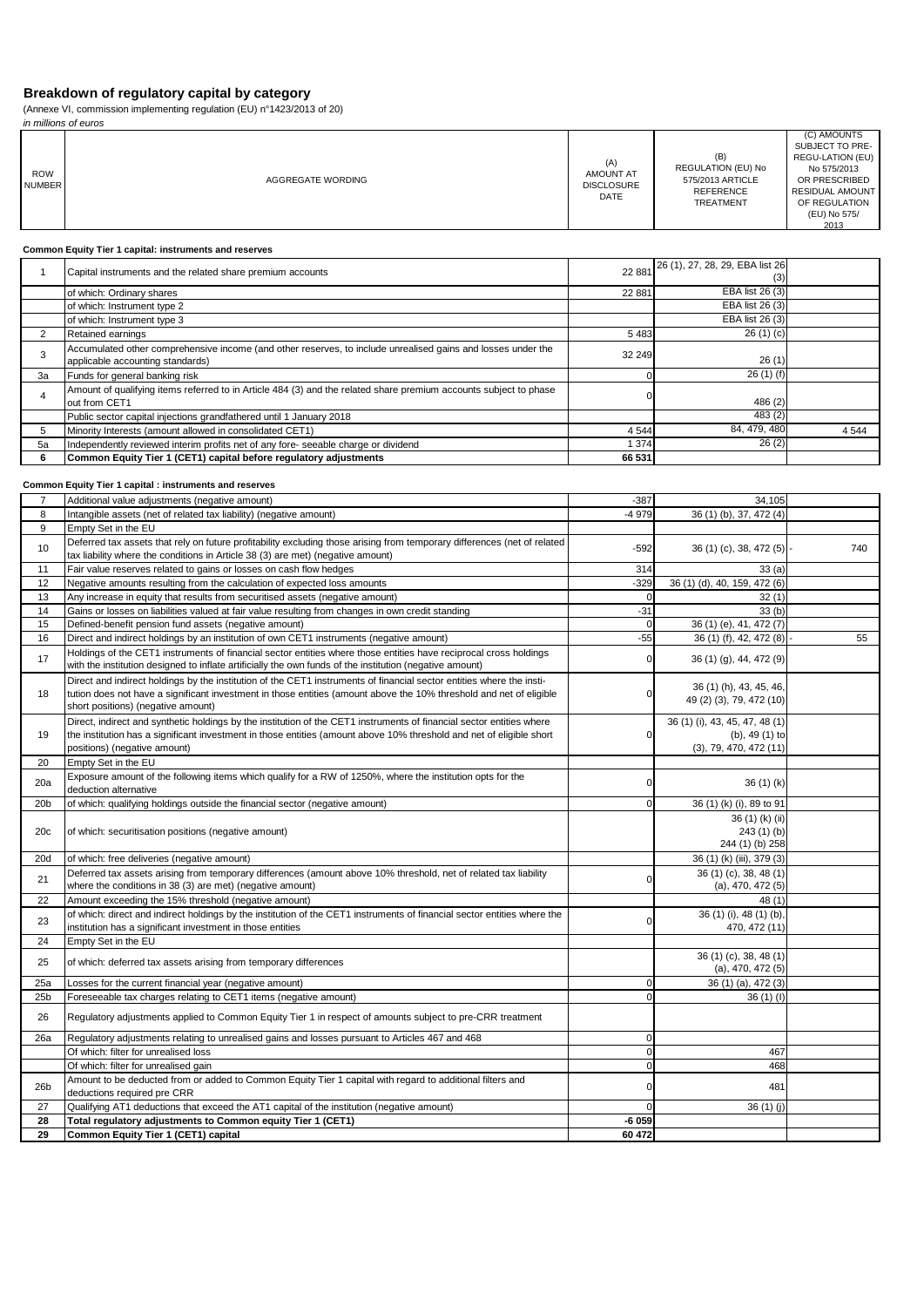(Annexe VI, commission implementing regulation (EU) n°1423/2013 of 20)

|                             | (Annexe VI, commission implementing regulation (EU) $n^{\circ}$ 1423/2013 of 20)                                                                                                                                                                                  |                                                      |                                                                                                |                                                                                  |
|-----------------------------|-------------------------------------------------------------------------------------------------------------------------------------------------------------------------------------------------------------------------------------------------------------------|------------------------------------------------------|------------------------------------------------------------------------------------------------|----------------------------------------------------------------------------------|
|                             | in millions of euros                                                                                                                                                                                                                                              |                                                      | (B)                                                                                            | (C) AMOUNTS<br>SUBJECT TO PRE-<br>REGU-LATION (EU)                               |
| <b>ROW</b><br><b>NUMBER</b> | AGGREGATE WORDING                                                                                                                                                                                                                                                 | (A)<br>AMOUNT AT<br><b>DISCLOSURE</b><br><b>DATE</b> | <b>REGULATION (EU) No</b><br>575/2013 ARTICLE<br><b>REFERENCE</b><br><b>TREATMENT</b>          | No 575/2013<br>OR PRESCRIBED<br>RESIDUAL AMOUNT<br>OF REGULATION<br>(EU) No 575/ |
|                             |                                                                                                                                                                                                                                                                   |                                                      |                                                                                                | 2013                                                                             |
|                             | Additional Tier 1 (AT1) capital: instruments                                                                                                                                                                                                                      |                                                      |                                                                                                |                                                                                  |
| 30                          | Capital instruments and the related share premium accounts                                                                                                                                                                                                        | $\mathbf{0}$                                         | 51, 52                                                                                         |                                                                                  |
| 31                          | of which: classified as equity under applicable accounting standards                                                                                                                                                                                              |                                                      |                                                                                                |                                                                                  |
| 32                          | of which: classified as liabilities under applicable accounting standards                                                                                                                                                                                         |                                                      |                                                                                                |                                                                                  |
| 33                          | Amount of qualifying items referred to in Article 484 (4) and the related share premium accounts subject to phase<br>out from AT1                                                                                                                                 | 362                                                  | 486 (3)                                                                                        |                                                                                  |
|                             | Public sector capital injections grandfathered until 1 January 2018                                                                                                                                                                                               | $\mathbf 0$                                          | 483(3)                                                                                         |                                                                                  |
| 34                          | Qualifying Tier 1 capital included in consolidated AT1 capital (including minority interests not included in row 5)<br>issued by subsidiaries and held by third parties                                                                                           | $\Omega$                                             | 85, 86, 480                                                                                    |                                                                                  |
| 35                          | of which: instruments issued by subsidiaries subject to phase out                                                                                                                                                                                                 |                                                      | 486 (3)                                                                                        |                                                                                  |
| 36                          | Additional Tier 1 (AT1) capital before regulatory adjustments                                                                                                                                                                                                     | 362                                                  |                                                                                                |                                                                                  |
|                             | Additional Tier 1 (AT1) capital: regulatory adjustments                                                                                                                                                                                                           |                                                      |                                                                                                |                                                                                  |
| 37                          | Direct and indirect holdings by an institution of own ATI Instruments (negative amount)                                                                                                                                                                           | $\Omega$                                             | 52 (1) (b), 56 (a), 57, 475 (2)                                                                |                                                                                  |
| 38                          | Holdings of the AT1 instruments of financial sector entities where those entities have reciprocal cross holdings with<br>the institution designed to inflate artificially the own funds of the institution (negative amount)                                      |                                                      | 56 (b), 58, 475 (3)                                                                            |                                                                                  |
| 39                          | Direct and indirect holdings of the AT1 instruments of financial sector entities where the institution does not have a<br>significant investment in those entities (amount above the 10% threshold and net of eligible short positions)<br>(negative amount)      | $\Omega$                                             | 56 (c), 59, 60, 79, 475 (4)                                                                    |                                                                                  |
| 40                          | Direct and indirect holdings by the institution of the AT1 instruments of financial sector entities where the institution<br>has a significant investment in those entities (amount above the 10% threshold net of eligible short positions)<br>(negative amount) | $-22$                                                | 56 (d), 59, 60, 79, 475 (4)                                                                    | 22                                                                               |
| 41                          | Requlatory adjustments applied to additional tier 1 in respect of amounts subject to pre-CRR treatment and<br>transitional treatments subject to phase out as prescribed in Regulation (EU) No 575/2013 (i.e. CRR residual<br>amounts)                            |                                                      |                                                                                                |                                                                                  |
| 41a                         | Residual amounts deducted from Additional Tier 1 capital with regard to deduction from Common Equity Tier 1<br>capital during the transitional period pursuant to article 472 of Regulation (EU) No 575/2013                                                      |                                                      | 472, 472 (3) (a), 472 (4), 472<br>(6), 472 (8) (a), 472 (9), 472<br>$(10)$ (a), 472 $(11)$ (a) |                                                                                  |
|                             | Of which: Own capital instruments                                                                                                                                                                                                                                 |                                                      |                                                                                                |                                                                                  |
|                             | Of which: non-significant investments in the capital of other financial sector entities                                                                                                                                                                           |                                                      |                                                                                                |                                                                                  |
|                             | Of which: significant investments in the capital of other financial sector entities                                                                                                                                                                               |                                                      |                                                                                                |                                                                                  |
| 41 <sub>b</sub>             | Residual amounts deducted from Additional Tier 1 capital with regard to deduction from Tier 2 capital during the<br>transitional period pursuant to article 475 of Regulation (EU) No 575/2013                                                                    | $\Omega$                                             | 477, 477 (3), 477 (4) (a)                                                                      |                                                                                  |
|                             | Of which: Own capital instruments                                                                                                                                                                                                                                 | $\Omega$                                             |                                                                                                |                                                                                  |
|                             | Of which: non-significant investments in the capital of other financial sector entities                                                                                                                                                                           |                                                      |                                                                                                |                                                                                  |

Of which: significant investments in the capital of other financial sector entities 0 Amount to be deducted from or added to Additional Tier 1 capital with regard to additional filters and deductions required pre- CRR and the reductions that exceed the T2 capital of the institution (negative amount) 0 467, 468, 481<br>Qualifying T2 deductions that exceed the T2 capital of the institution (negative amount) 0 56 (e) 42 Qualifying T2 deductions that exceed the T2 capital of the institution (negative amount) **43 Total regulatory adjustments to Additional Tier 1 (AT1) capital -22 44 Additional Tier 1 (AT1) capital 340 45 Tier 1 capital (T1 = CET1 + AT1) 60 812**

**Tier 2 (T2) capital: instruments and provisions**

| 46 | Capital instruments and the related share premium accounts                                                        | 15 205 | 62.63           |  |
|----|-------------------------------------------------------------------------------------------------------------------|--------|-----------------|--|
| 47 | Amount of qualifying items referred to in Article 484 (5) and the related share premium accounts subject to phase |        |                 |  |
|    | out from T2                                                                                                       | 25     | 486(4)          |  |
|    | Public sector capital injections grandfathered until 1 January 2018                                               |        | 483(4)          |  |
| 48 | Qualifying own funds instruments included in consolidated T2 capital (including minority interests and AT1        |        |                 |  |
|    | instruments not included in rows 5 or 34) issued by subsidiaries and held by third parties                        |        | 87, 88, 480     |  |
| 49 | of which: instruments issued by subsidiaries subject to phase out                                                 |        | 486(4)          |  |
| 50 | Credit risk adjustments                                                                                           | 613    | $62$ (c) et (d) |  |
| 51 | Tier 2 (T2) capital before regulatory adjustments                                                                 | 15843  |                 |  |

### **Tier 2 (T2) capital: regulatory adjustments**

| 52  | Direct and indirect holdings by an institution of own T2 instruments and subordinated bans (negative amount)                                                                                                                                                                   | $-75$   | 63 (b) (i), 66 (a), 67, 477 (2) |     |
|-----|--------------------------------------------------------------------------------------------------------------------------------------------------------------------------------------------------------------------------------------------------------------------------------|---------|---------------------------------|-----|
| 53  | Holdings of the T2 instruments and subordinated bans of financial sector entities where those entities have<br>reciprocal cross holdings with the institution designed to inflate artificially the own funds of the institution (negative<br>amount)                           |         | 66 (b), 68, 477 (3)             |     |
| 54  | Direct and indirect holdings of the T2 instruments and subordinated loans of financial sector entities where the<br>institution does not have a significant investment in those entities (amount above 10% threshold and net of eligible<br>short positions) (negative amount) |         | 66 (c), 69, 70, 79, 477 (4)     |     |
| 54a | Of which new holdings not subject to transitional arrangements                                                                                                                                                                                                                 |         |                                 |     |
| 54b | Of which holdings existing before 1 January 2013 and subject to transitional arrangements                                                                                                                                                                                      |         |                                 |     |
| 55  | Direct and indirect holdings by the institution of the T2 instruments and subordinated loans of financial sector<br>entities where the institution has a significant investment in those entities (net of eligible short positions) (negative<br>amount)                       | $-1249$ | 66 (d), 69, 79, 477 (4)         | 249 |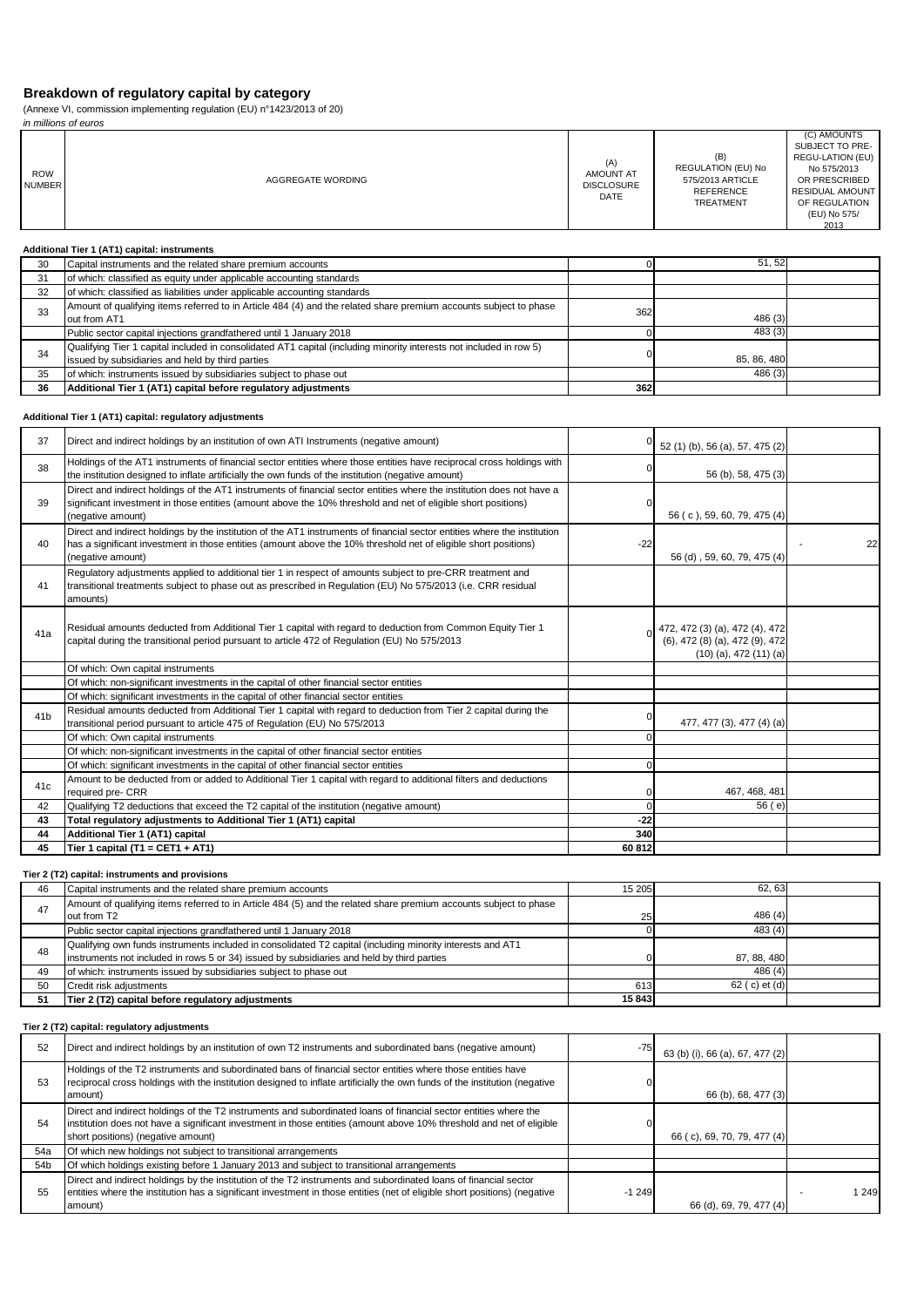(Annexe VI, commission implementing regulation (EU) n°1423/2013 of 20)

|                             | in millions of euros                                                                                                                                                                                                      |                                               |                                                                                                |                                                                                                                                                |
|-----------------------------|---------------------------------------------------------------------------------------------------------------------------------------------------------------------------------------------------------------------------|-----------------------------------------------|------------------------------------------------------------------------------------------------|------------------------------------------------------------------------------------------------------------------------------------------------|
| <b>ROW</b><br><b>NUMBER</b> | AGGREGATE WORDING                                                                                                                                                                                                         | (A)<br>AMOUNT AT<br><b>DISCLOSURE</b><br>DATE | (B)<br>REGULATION (EU) No<br>575/2013 ARTICLE<br><b>REFERENCE</b><br>TREATMENT                 | (C) AMOUNTS<br>SUBJECT TO PRE-<br>REGU-LATION (EU)<br>No 575/2013<br>OR PRESCRIBED<br>RESIDUAL AMOUNT<br>OF REGULATION<br>(EU) No 575/<br>2013 |
| 56                          | Regulatory adjustments applied to tier 2 in respect of amounts subject to pre-CRR treatment and transitional<br>treatments subject to phase out as prescribed in Regu-lation (EU) No 575/2013 (i.e. CRR residual amounts) | 0                                             |                                                                                                |                                                                                                                                                |
| 56a                         | Residual amounts deducted from Tier 2capital with regard to deduction from Common Equity Tier 1 capital during<br>the transitional period pursuant to article 472 of Regulation (EU) No 575/2013                          |                                               | 472, 472 (3) (a), 472 (4), 472<br>(6), 472 (8) (a), 472 (9), 472<br>$(10)$ (a), 472 $(11)$ (a) |                                                                                                                                                |
|                             | Of which: Own capital instruments                                                                                                                                                                                         |                                               |                                                                                                |                                                                                                                                                |
|                             | Of which: non-significant investments in the capital of other financial sector entities                                                                                                                                   |                                               |                                                                                                |                                                                                                                                                |
|                             | Of which: significant investments in the capital of other financial sector entities                                                                                                                                       |                                               |                                                                                                |                                                                                                                                                |
| 56b                         | Residual amounts deducted from Tier 2 capital with regard to deduction from Additional Tier 1 capital during the<br>transitional period pursuant to article 475 of Regu-lation (EU) No 575/2013                           | O                                             | 475, 475 (2) (a), 475 (3), 475<br>$(4)$ (a)                                                    |                                                                                                                                                |
|                             | Of which: Own capital instruments                                                                                                                                                                                         |                                               |                                                                                                |                                                                                                                                                |
|                             | Of which: non-significant investments in the capital of other financial sector entities                                                                                                                                   |                                               |                                                                                                |                                                                                                                                                |
|                             | Of which: significant investments in the capital of other financial sector entities                                                                                                                                       | $\Omega$                                      |                                                                                                |                                                                                                                                                |
| 56c                         | Amount to be deducted from or added to Tier 2 capital with regard to additional filters and deductions required pre<br><b>CRR</b>                                                                                         | $\mathbf 0$                                   | 467, 468, 481                                                                                  |                                                                                                                                                |
| 57                          | Total regulatory adjustments to Tier 2 (T2) capital                                                                                                                                                                       | $-1324$                                       |                                                                                                |                                                                                                                                                |
| 58                          | Tier 2 (T2) capital                                                                                                                                                                                                       | 14 5 19                                       |                                                                                                |                                                                                                                                                |
| 59                          | Total capital (TC = T1 + T2)                                                                                                                                                                                              | 75 331                                        |                                                                                                |                                                                                                                                                |
| 59a                         | Risk weighted assets in respect of amounts subject to pre-CRR treatment and transitional treatments subject to<br>phase out as prescribed in Regulation (EU) No 575/2013(i.e. CRR residual amounts)                       | $\Omega$                                      |                                                                                                |                                                                                                                                                |
|                             | Of which: Adjustment of the 15 % threshold, part of the significant investments of the CET1, items not deducted<br>from CET1 (Regulation (EU) No 575/2013 residual amounts)                                               |                                               | 472, 472 (5), 472 (8) (b), 472<br>$(10)$ (b), 472 $(11)$ (b)                                   |                                                                                                                                                |
|                             | Of which: Adjustment of the 15 % threshold, deferred tax assets part, items not deducted from CET1 (Regulation<br>(EU) No 575/2013residual amounts)                                                                       |                                               |                                                                                                |                                                                                                                                                |
|                             | Of which: items not deducted from AT1 items (Regulation (EU) No 575/2013 residual amounts)                                                                                                                                |                                               | 475, 475 (2) (b), 475 (2) (c),<br>475 (4) (b)                                                  |                                                                                                                                                |
|                             | Items not deducted from T2 items (Regulation (EU) No 575/2013 residual amounts)                                                                                                                                           |                                               | 477, 477 (2) (b), 477 (2) (c),<br>477 $(4)$ $(b)$                                              |                                                                                                                                                |
| 60                          | <b>Total risk weighted assets</b>                                                                                                                                                                                         | 394 861                                       |                                                                                                |                                                                                                                                                |

### **Capital ratios and buffers**

| 61  | Common Equity Tier 1 (as a percentage of risk exposure amount)                                                                                                                                                                                                                                                                     | 15,3% | 92 (2) (a), 465   |  |
|-----|------------------------------------------------------------------------------------------------------------------------------------------------------------------------------------------------------------------------------------------------------------------------------------------------------------------------------------|-------|-------------------|--|
| 62  | Tier 1 (as a percentage of risk exposure amount)                                                                                                                                                                                                                                                                                   | 15,4% | 92 (2) (b), 465   |  |
| 63  | Total capital (as a percentage of risk exposure amount)                                                                                                                                                                                                                                                                            | 19,1% | 92(2)(c)          |  |
| 64  | Institution specific buffer requirement (CET1 requirement in accordance with article 92 (1) (a) plus capital<br>conservation and countercyclical buffer requirements, plus systemic risk buffer, plus the systemically important<br>institution buffer (G-SII or 0-SII buffer), expressed as a percentage of risk exposure amount) | 7452  | CRD 128, 129, 130 |  |
| 65  | of which: capital conservation buffer requirement                                                                                                                                                                                                                                                                                  | 7404  |                   |  |
| 66  | of which: countercyclical buffer requirement                                                                                                                                                                                                                                                                                       | 49    |                   |  |
| 67  | of which: systemic risk buffer requirement                                                                                                                                                                                                                                                                                         |       |                   |  |
| 67a | of which: Global Systemically Important Institution (G-511) or Other Systemically Important Institution (0-SII) buffer                                                                                                                                                                                                             | 2961  | <b>CRD 131</b>    |  |
| 68  | Common Equity Tier 1 available to meet buffers (as a percentage of risk exposure amount)                                                                                                                                                                                                                                           | 2961  | <b>CRD 128</b>    |  |
| 69  | [non relevant in EU regulation]                                                                                                                                                                                                                                                                                                    |       |                   |  |
| 70  | [non relevant in EU regulation]                                                                                                                                                                                                                                                                                                    |       |                   |  |
| 71  | [non relevant in EU regulation]                                                                                                                                                                                                                                                                                                    |       |                   |  |

### **Capital ratios and buffers**

| 72 | Direct and indirect holdings of the capital of financial sector entities where the institution does not have a significant<br>investment in those entities (amount below 10% threshold and net of eligible short positions)                      | 964     | 36 (1) (h), 45, 46, 472 (10),<br>56 (c), 59, 60, 475 (4), 66 (<br>c), 69, 70, 477 $(4)$ |  |
|----|--------------------------------------------------------------------------------------------------------------------------------------------------------------------------------------------------------------------------------------------------|---------|-----------------------------------------------------------------------------------------|--|
| 73 | Direct and indirect holdings by the institution of the CET 1 instruments of financial sector entities where the insti-<br>tution has a significant investment in those entities (amount below 10% threshold and net of eligible short positions) | 1663    | 36 (1) (i), 45, 48, 470, 472<br>(11)                                                    |  |
| 74 | Empty Set in the EU                                                                                                                                                                                                                              |         |                                                                                         |  |
| 75 | Deferred tax assets arising from temporary differences (amount below 10% threshold, net of related tax liability<br>where the conditions in Article 38 (3) are met)                                                                              | 2 0 6 1 | 36 (1) (c), 38, 48, 470, 472<br>(5)                                                     |  |

### **Applicable caps on the inclusion of provisions in Tier 2**

| 76 | Credit risk adjustments included in T2 in respect of exposures subject to standardized approach (prior to the       |      |    |  |
|----|---------------------------------------------------------------------------------------------------------------------|------|----|--|
|    | application of the cap)                                                                                             |      | 62 |  |
|    | Cap on inclusion of credit risk adjustments in T2 under standardised approach                                       | 1811 | 62 |  |
| 78 | Credit risk adjustments included in T2 in respect of exposures subject to internai ratings-based approach (prior to |      |    |  |
|    | the application of the cap)                                                                                         | 613  | 62 |  |
| 79 | Cap for inclusion of credit risk adjustments in T2 under internal ratings-based approach                            | 864  | 62 |  |